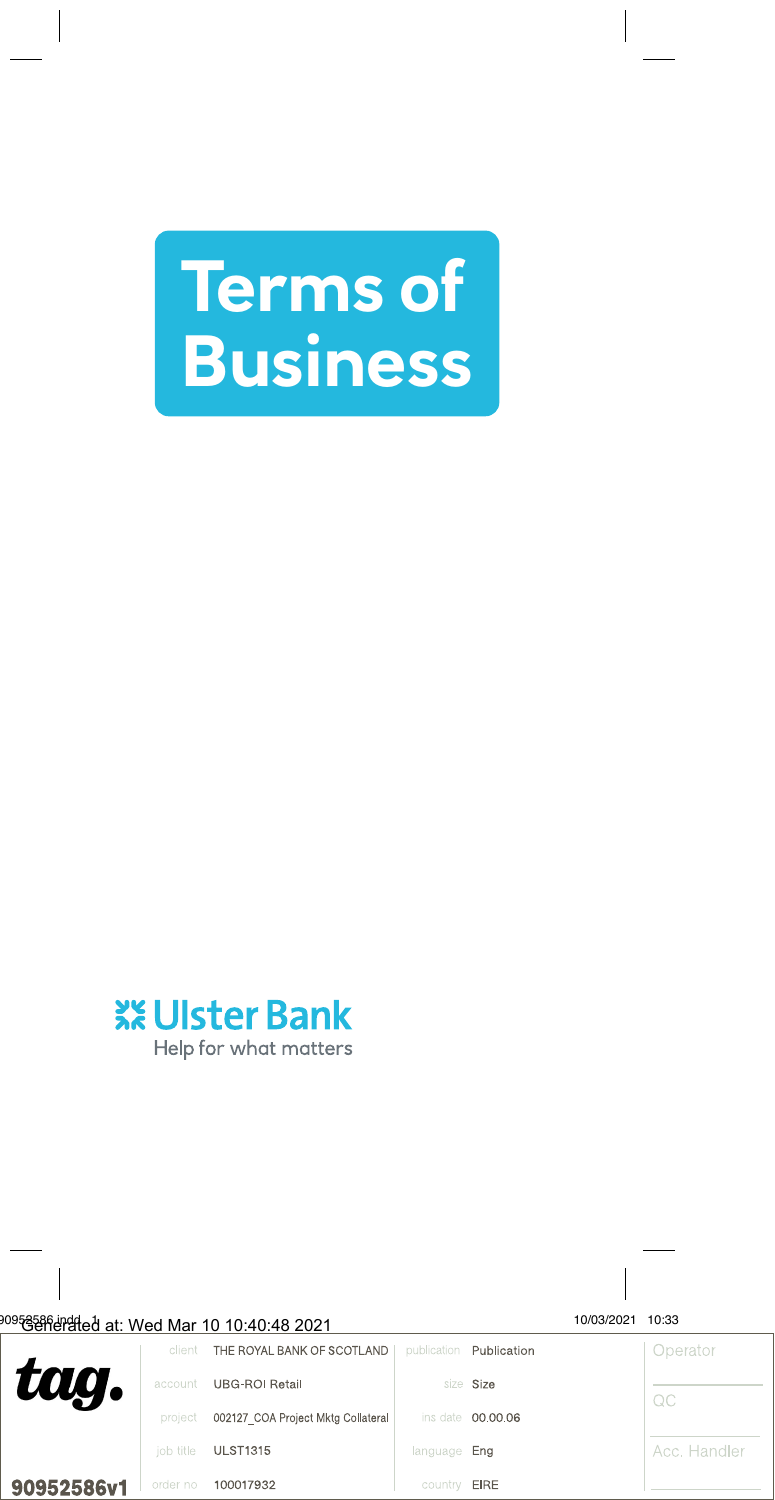## **Introduction**

The services of Ulster Bank Ireland DAC are subject to the Central Bank of Ireland's Consumer Protection Code 2012; Code of Conduct on Mortgage Arrears 2013, Code of Conduct on the Switching of Payment Accounts with Payment Service Providers 2016; Lending to Small and Medium-sized Enterprises Regulations 2015, ("SME Regulations"). These codes offer protection to consumers and can be found on the Central Bank's website **www.centralbank.ie**

Ulster Bank Ireland DAC is registered as an Insurance Intermediary under the Insurance Distribution Regulations 2018. Details of registration are available to view on the Insurance Mediation Register on the Central Bank of Ireland website at: **www.centralbank.ie**

As an Insurance Intermediary Ulster Bank Ireland DAC represents our customers in respect of our insurance related activity.

Ulster Bank Ireland DAC is authorised and regulated by the Central Bank of Ireland. Our Registration Number is 25766, our Registered Office is: Ulster Bank Head Office, Block B, Central Park, Leopardstown, Dublin 18, D18 N153. We are registered with the Revenue Commissioners for Value Added Tax ("VAT") and our VAT registration number is IE/9/E/61585W.

Ulster Bank Ireland DAC, Ulster Bank Head Office, Block B, Central Park, Leopardstown, Dublin 18, D18 N153 ("the Bank") is a credit institution regulated by the Central Bank of Ireland and licensed under Section 9 of the Central Bank Act 1971.

Ulster Bank Ireland DAC is tied to Irish Life Assurance plc. for life insurance plans (including life assurance, specified illness cover, income protection, savings, investments, pension plans) and Personal Retirement Savings Accounts (PRSAs).

Additional terms and conditions may apply to particular transactions, agreements or business relationships between you and us. Where these Terms of Business and any additional agreed terms conflict, the additional agreed terms will stand unless they conflict with the Code.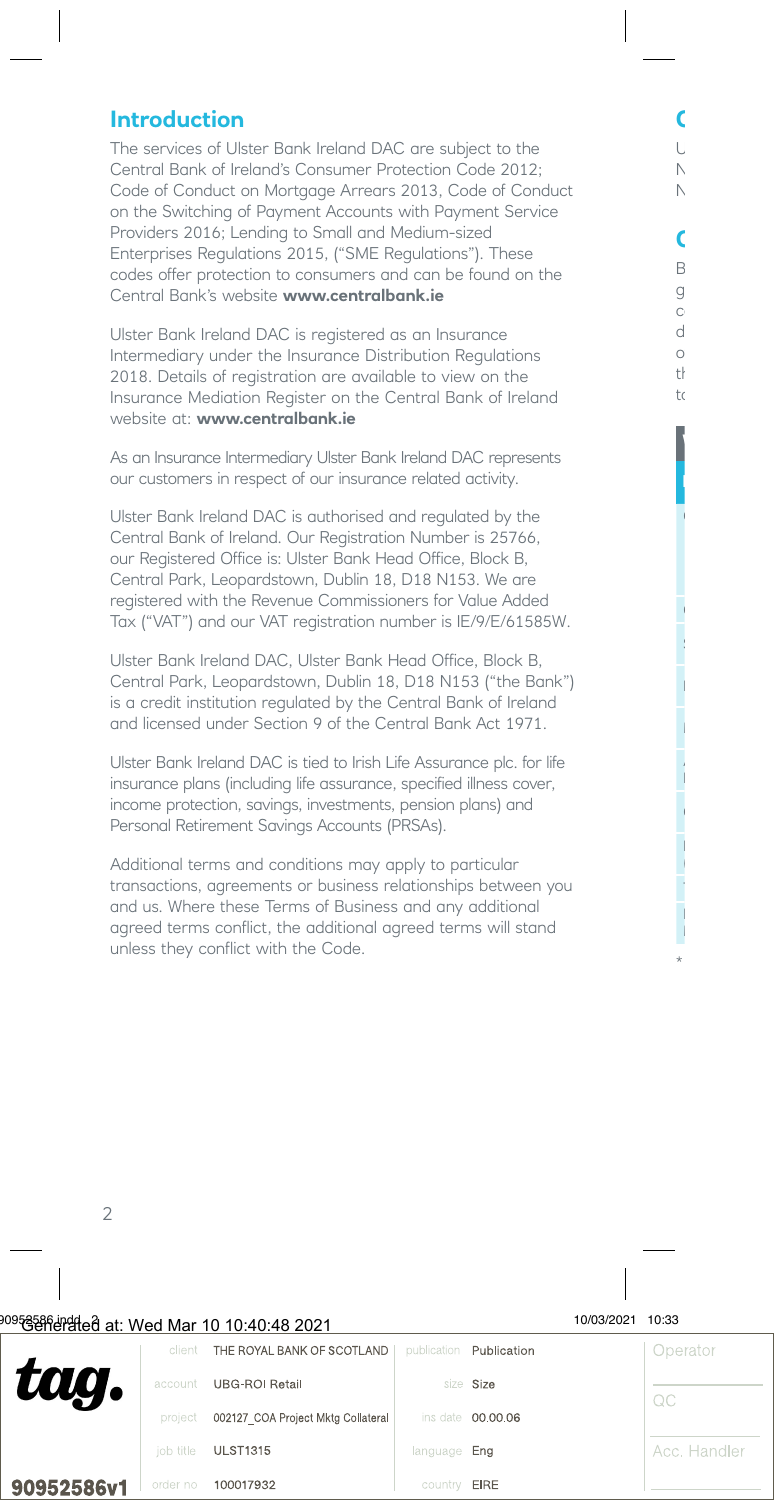# **Ownership**

Ulster Bank Ireland DAC is a wholly owned subsidiary of NatWest Holdings Limited, whose parent undertaking is NatWest Group plc.

# **Our Services**

Before providing you with a product or a service we will gather and record sufficient information from you, so that we can give you the information you need, to make an informed decision about what product is most suitable for you. The amount of information we gather will fit the nature and complexity of the product or service you are looking for. It will also be enough to allow us to give you a professional service.

## **We provide these products and services:**

| <b>Personal</b>                            | <b>Business</b>                         | <b>Financial</b><br><b>Planning</b>                                                               |
|--------------------------------------------|-----------------------------------------|---------------------------------------------------------------------------------------------------|
| <b>Current Accounts</b>                    | <b>Business Current</b><br>Accounts     | Family Protection<br>including life cover,<br>specified illness<br>cover and income<br>protection |
| <b>Credit Cards</b>                        | Deposit Accounts                        | Retirement Planning                                                                               |
| Savings                                    | <b>Business Loans</b><br>and Overdrafts | Investment Planning                                                                               |
| Loans                                      | Cards                                   | <b>Regular Savings</b>                                                                            |
| Mortgages                                  | Online Banking<br>Services              |                                                                                                   |
| Anytime Internet<br><b>Banking</b>         | <b>Specialist Finance</b>               |                                                                                                   |
| <b>Customer Review</b>                     | <b>Business Service</b><br>Review       |                                                                                                   |
| Insurance<br>(Home/Car)*                   | <b>International Business</b>           |                                                                                                   |
| <b>Telephone Banking</b>                   | <b>Trade Finance</b>                    |                                                                                                   |
| Private Relationship<br>Management Service |                                         |                                                                                                   |

\* Ulster Bank Ireland DAC is an insurance intermediary of Aviva Insurance Ireland DAC for Home and Car Insurance. Ulster Bank Home Insurance is arranged (for all sales in Ulster Bank branches) and introduced (for all website and call centre sales) by Ulster Bank Ireland DAC, based on a limited analysis of the market. Ulster Bank Car Insurance is introduced by Ulster Bank Ireland DAC, based on a limited analysis of the market.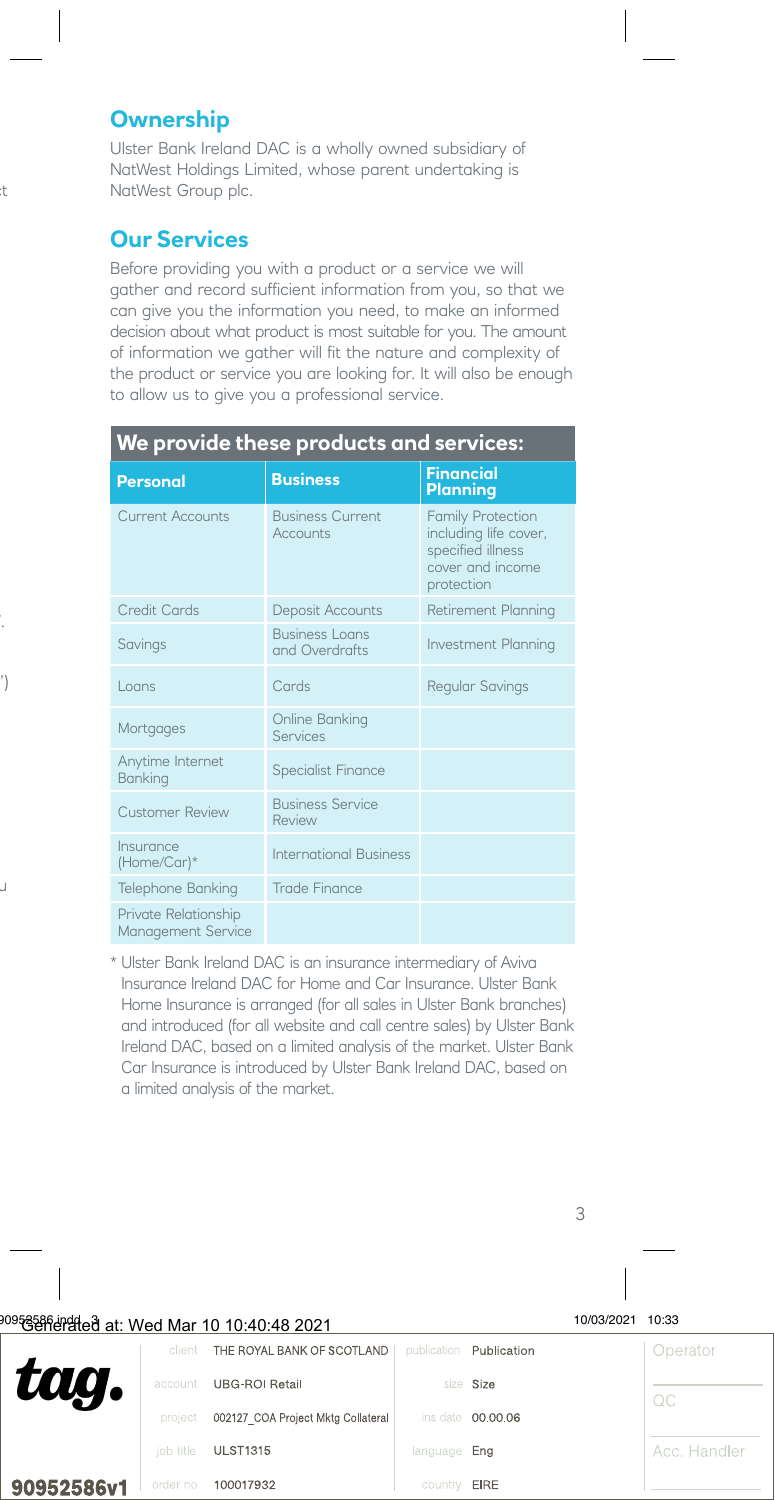Home and Car Insurance is provided and underwritten by Aviva Insurance Ireland DAC; Ulster Bank Ireland DAC only offers Home and Car Insurance products exclusively from Aviva, and does not provide advice on these products.

Aviva Insurance Ireland Designated Activity Company, trading as Aviva, is regulated by the Central Bank of Ireland. A private company limited by shares. Registered in Ireland No. 605769. Registered Office: One Park Place, Hatch Street, Dublin 2, Ireland, D02 E651.

Travel Insurance available on the ufirst, ufirstgold and ufirst Private packaged accounts is introduced by Ulster Bank Ireland DAC to the insurance underwriter and provider U K Insurance Limited trading as U K Insurance (Irish Branch) ("UKI").

U K Insurance Limited, trading as U K Insurance (Irish Branch), is regulated by the Central Bank of Ireland. Registered office: 5th Floor, Beaux Lane House, Mercer Street Lower, Dublin 2, Ireland D02 DH60. Registered in Ireland No 908956.

Ulster Bank Ireland DAC is tied to Irish Life Assurance plc., for life insurance plans (including life assurance, specified illness cover, income protection, savings, investments, pension plans) and Personal Retirement Savings Accounts (PRSAs).

Ulster Bank Ireland DAC is contractually obliged to conduct life assurance mediation business exclusively with Irish Life Assurance plc.

We are a tied agent of Irish Life Assurance plc for life insurance plans and can advise you on the following products and services:

## **We provide these products and services:**

- Life Assurance
- Specified Illness Cover
- Income Protection
- **Savings**
- **Investments**
- Pension Plans
- Personal Retirement Savings Accounts (PRSAs)
- Ulster Bank Tracker Bonds

Where a particular advisory service is appropriate for you, we will refer you to the relevant service provider within the Bank. Before we start that advice, we will give you a separate Terms of Business document to set out the basis on which we provide that investment advice.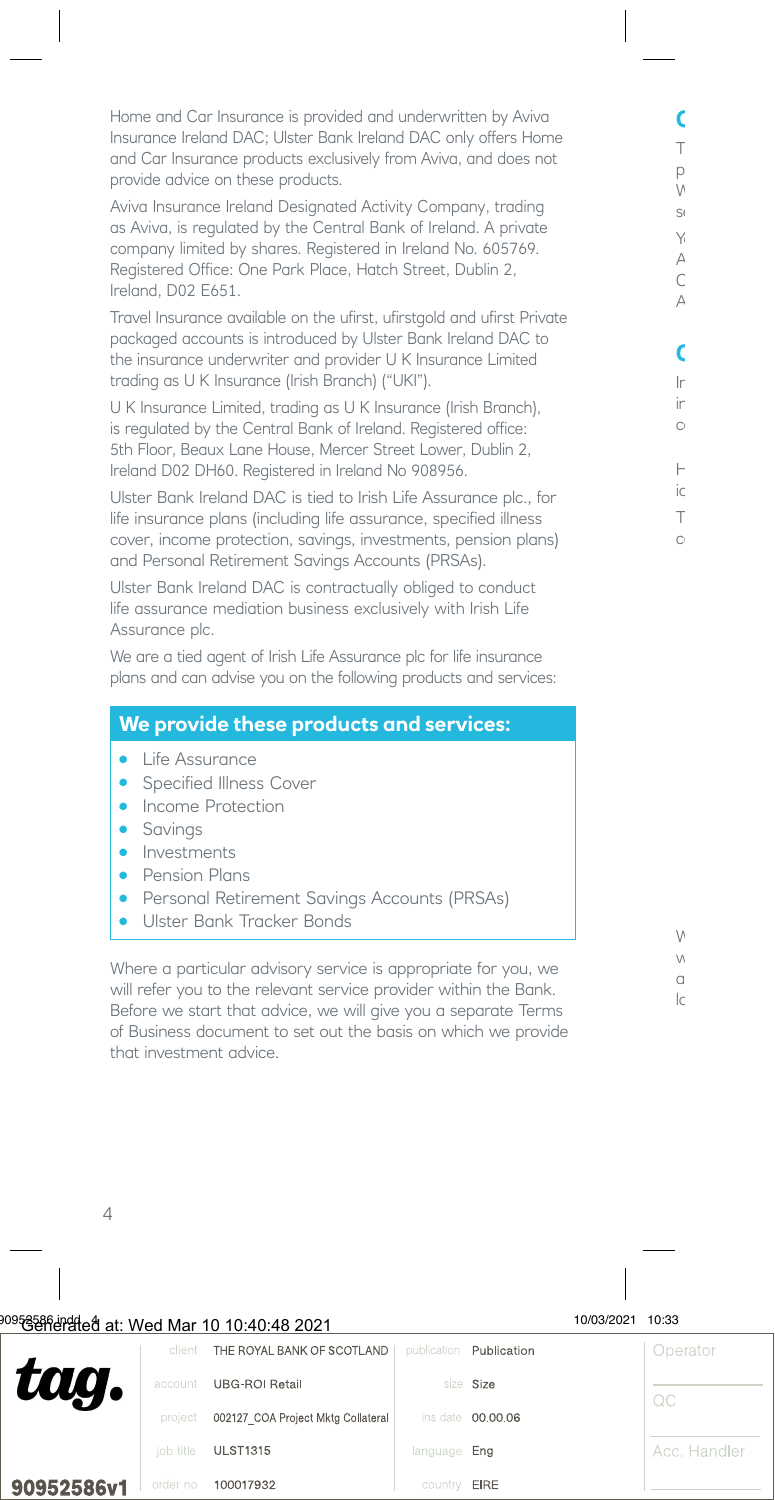# **Charges for Services**

There may be fees and charges payable under a particular product chosen and we will set out these charges in advance. We do not charge you a fee for providing investment business services for insurance and non insurance investment products.

You'll find details of our general fees and charges in our booklet A Guide to Personal Accounts Fees and Interest. For Business Current Accounts see our booklet A Guide to Business Current Account Fees.

## **Conflicts of Interest**

In the financial services industry there is potential for conflicts of interest. We have a policy in place so that when potential or actual conflicts arise, we have effective procedures to deal with them.

Here are some examples of conflicts of interest to give you an idea, however, we will deal with each case as it comes up.

These examples are of conflicts of interest where we or a company connected to us:

- (i) Is the financial adviser or banker to the issuer of a product, or is involved in another transaction involving the issuer of a product.
- (ii) Is sponsoring or underwriting, or is involved in some other capacity in the issue, of a product, or is involved in another transaction involving the issuer of a product.
- (iii) Has (or have some other client who has) a holding or a dealing position in a product (or in other investments related to it), whether as a market maker or otherwise.
- (iv) Is the operator or trustee of, or investment adviser to, a collective investment scheme, in whose units you are dealing or being recommended to deal.
- (v) Receives payments or other benefits for giving business to the firm or company with which your order is placed.
- (vi) Is controlled by, or control, or is under common control with the issuer of a product.

We, or a company connected to us, may act as described above, without telling you and in doing so, we will not be in breach of any duty or obligation to you. And unless we are required by law or regulation to do so;

- (i) We may receive, keep and not be liable to you for any benefits (such as commission or other remuneration) that anyone pays us for introducing or handling your business or for acting as we have described above, on any transaction we, or a connected company carry out for you.
- (ii) Any company connected to us may receive and keep and not be liable to you for any benefit coming out of any transaction that we or a connected company carry out for you.  $5$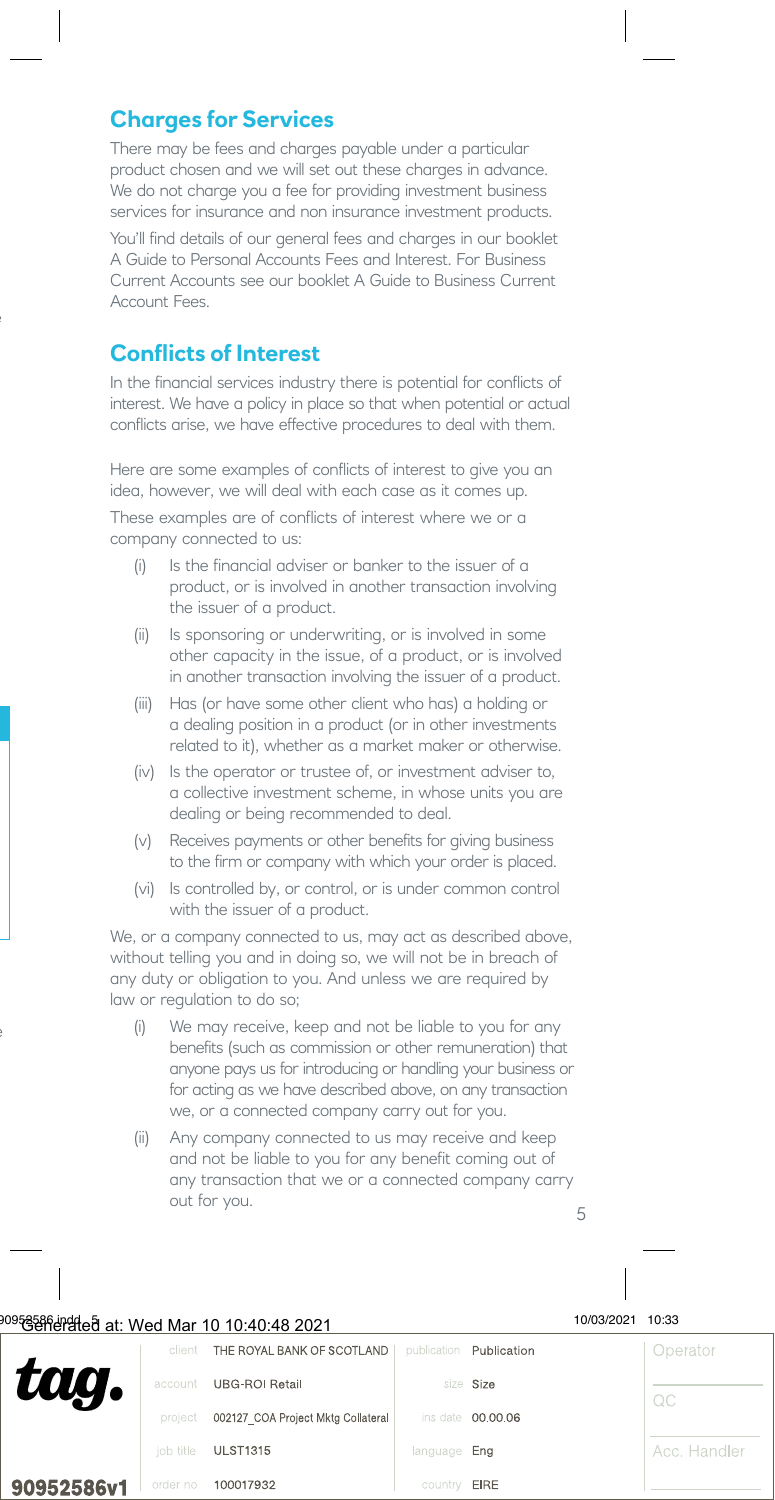# **Action and remedies taken by the Bank in the event of default by the Customer**

The consequences of default by you on any particular product are outlined in the product documentation supplied to you at the time of account opening. Special provisions apply in the case of buildings' insurance. The Bank retains the right to ensure that buildings' cover is in place at all times and to charge borrowers for any costs incurred.

## **Compensation Schemes available in the event of default by the Bank**

The Deposit Guarantee Scheme in Ireland was established by the European Communities (Deposit Guarantee Schemes) Regulations, 1995, amended by the European Communities (Deposit Guarantee Schemes) (Amendment) Regulations 2009 (S.I. No. 228 of 2009) and amended by the European Union (Deposit Guarantee Schemes) Regulations 2015 (S.I. No. 516 of 2015).

The Deposit Guarantee Scheme is funded by credit institutions which are authorised by the Central Bank of Ireland. The system is administered by the Central Bank of Ireland. The scheme protects eligible deposits in banks, building societies and credit unions authorised in Ireland. Deposits with credit institutions authorised in another European Economic Area ("EEA") country and operating in Ireland on a branch basis are covered under that country's system. These credit institutions may opt in to the Deposit Guarantee Scheme, in which case the terms set out in this leaflet apply. Ulster Bank Ireland DAC contributes to the Deposit Guarantee Scheme.

The maximum compensation payable is €100,000 per person per credit institution and includes any interest due up to the date of default. Thus, a depositor with a deposit account totalling €75,000 would receive compensation of €75,000 while a depositor with eligible deposits of €100,000 or more would receive the maximum compensation of €100,000. Similarly, two depositors holding a joint account totalling €150,000 would receive compensation of €75,000 each while two depositors holding a joint account totalling €300,000 would receive maximum compensation of €100,000 each.

For further information on the Deposit Guarantee Scheme, please ask for a copy of the booklet "Deposit Guarantee Scheme" which is available on request. Alternatively, visit the website of the Deposit Guarantee Scheme – **www.depositguarantee.ie.**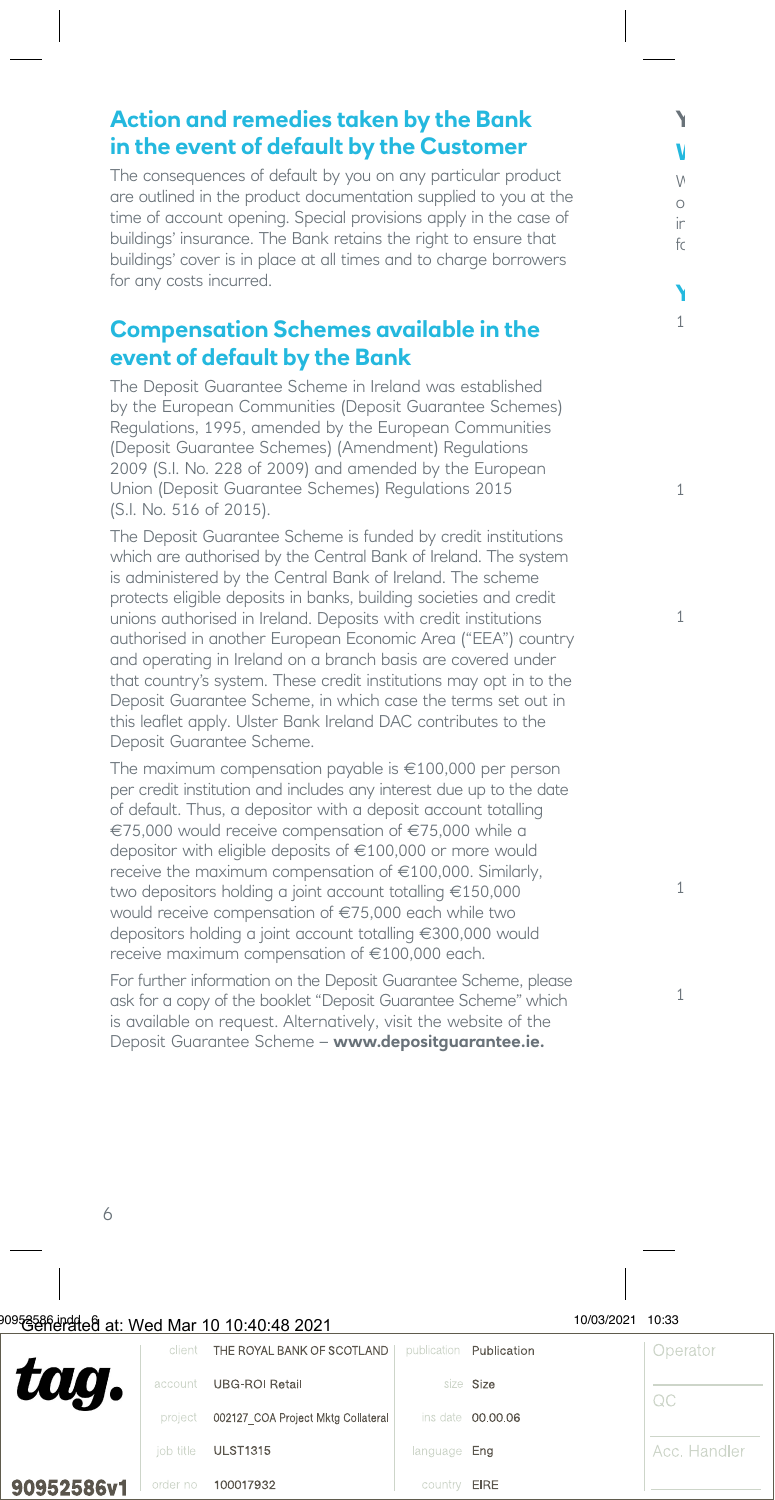## **Your Information**

## **Who we are**

We are a member of NatWest Group plc ("the **NatWest Group**" or "NatWest") and we are responsible for processing your information. More information about the NatWest Group can be found at **www.natwestgroup.com** by clicking on 'About Us'.

## **Your Information**

- 1.1 We collect and process various categories of personal and financial information throughout your relationship with us, to allow us to provide our products and services and to run our business. This includes basic personal information such as your name and contact details, and information about your financial circumstances, your accounts and transactions. This section sets out how we may share your information with other NatWest companies and third parties.
- 1.2 For more information about how we use your personal information, the types of information we collect and process and the purposes for which we process personal information, please read our full privacy notice, Ulster Bank Ireland DAC Privacy Notice – Long form, (our "Privacy Notice") at **www.ulsterbank.ie/privacy**.
- 1.3 We can make very limited use of information that you provide to us in relation to a third party, for example an additional authorised account user. If you provide such information to us, we will:
	- (a) contact the third party to advise them that we have received their data, the circumstances under which we have received it and the purposes for which we will use the data;
	- (b) ask for confirmation that we may process that data;
	- (c) provide the third party with access to our privacy notice; and
	- (d) request that the third party ensures that their information is accurate, up-to-date and that they promptly notify us if they become aware that it is incorrect.
- 1.4 Your information may be shared with and used by other NatWest companies. We will only share your information where it is necessary for us to carry out our lawful business activities, or where it is necessary to comply with laws and regulations that apply to us.
- 1.5 We will not share your information with anyone outside NatWest except:
	- (a) where we have your permission;
	- (b) where required for your product or service;
	- (c) where we are required by law and to law enforcement agencies, judicial bodies, government entities, tax authorities or regulatory bodies around the world;
	- (d) with other banks and third parties where required by law to help recover funds that have entered your account as a result of a misdirected payment by such a third party;  $\overline{7}$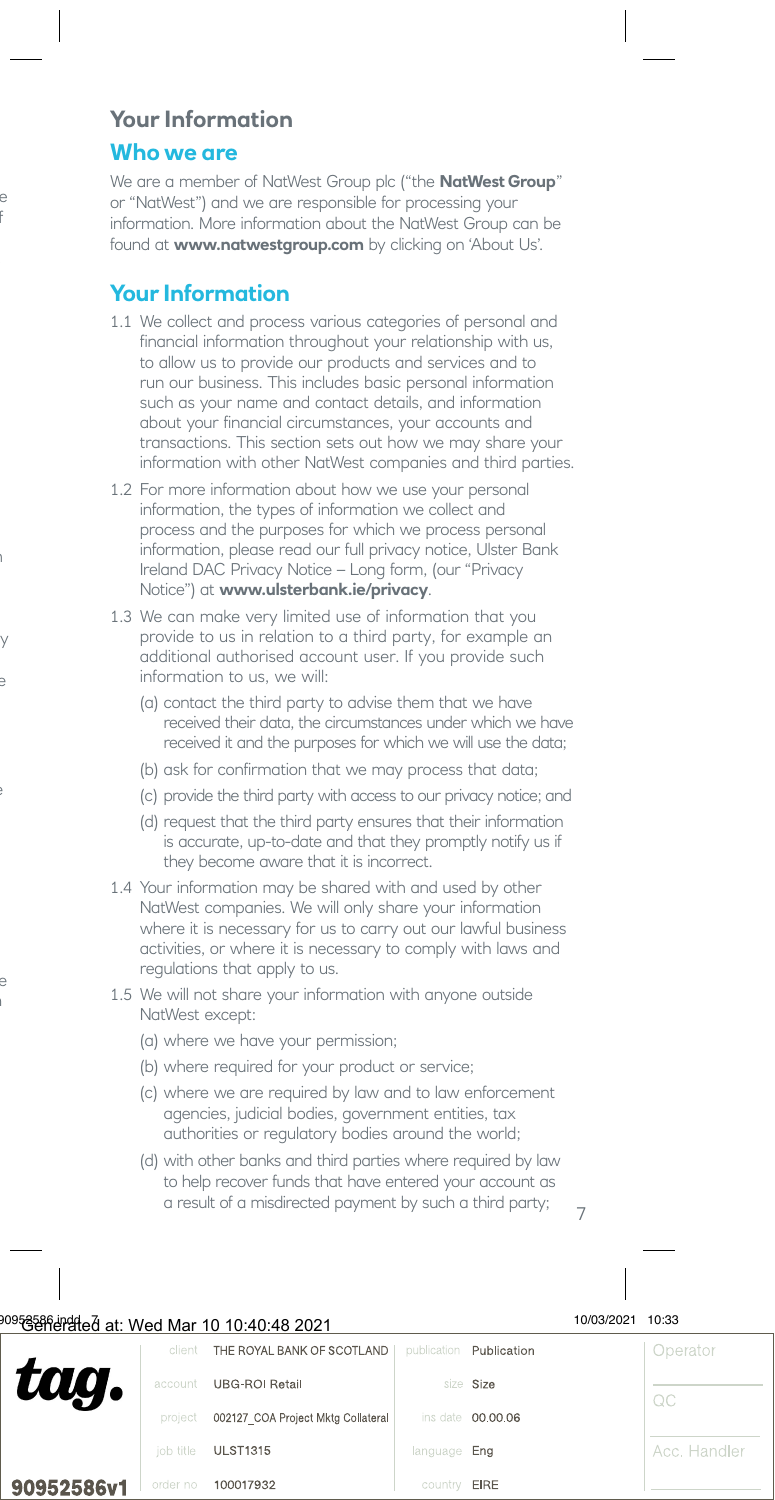- (e) with third parties providing services to us, such as market analysis and benchmarking, correspondent banking, and agents and sub-contractors acting on our behalf, such as the companies which print our account statements;
- (f) with other banks to help trace funds where you are a victim of suspected financial crime and you have agreed for us to do so, or where we suspect funds have entered your account as a result of a financial crime;
- (g) with debt collection agencies;
- (h) with the Central Credit Register, credit reference and fraud prevention agencies;
- (i) with third party guarantors or other companies that provide you with benefits or services (such as insurance cover) associated with your product or service;
- (j) where required for a proposed sale, reorganisation, transfer, financial arrangement, asset disposal, including, without limitation, loan portfolio sales, securitisations or other transaction relating to our business and/or assets held by our business where information may be shared with any relevant third party;
- (k) in anonymised form as part of statistics or other aggregated data shared with third parties; or
- (l) where permitted by law, it is necessary for our legitimate interests or those of a third party, and it is not inconsistent with the purposes listed above.
- 1.6 If you ask us to, we will share information with any third party that provides you with account information or payment services. If you ask a third party provider to provide you with account information or payment services, you're allowing that third party to access information relating to your account. We're not responsible for any such third party's use of your account information, which will be governed by their agreement with you and any privacy statement they provide to you.
- 1.7 In the event that any additional authorised users are added to your account, we may share information about the use of the account by any authorised user with all other authorised users.
- 1.8 NatWest will not share your information with third parties for their own marketing purposes without your permission.
- 1.9 We may transfer your information to organisations in other countries (including to other NatWest companies) on the basis that anyone to whom we pass it protects it in the same way we would and in accordance with applicable laws. We will only transfer your information if we are legally obligated to do so, or where the other country has laws that adequately protect your information, or where we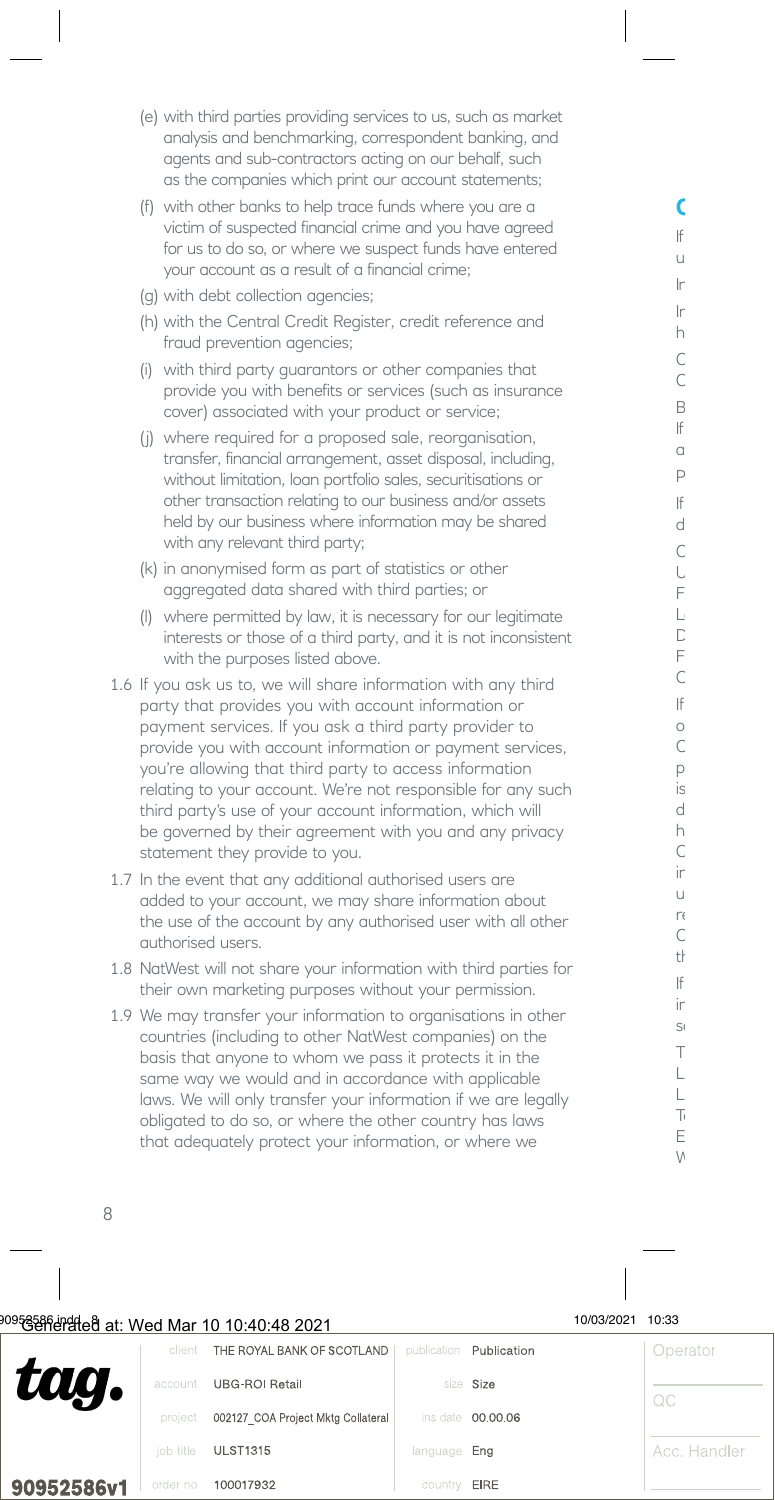have imposed contractual obligations on the recipients that require them to protect your information to the same standard as we are legally required to.

## **Complaints**

If you are not satisfied with any aspect of our service, you can tell us about your concerns in any of the following ways:

In person – visit any of our branches and speak to one of our staff.

In writing – address your letter to The Manager of your account holding branch or your Relationship Manager.

Online at www.ulsterbank.ie – submit a complaint using our Online Complaint Submission Form.

By telephone – use your usual number for contacting the Bank. If you have access to the Anytime Banking Service, our advisers are available 24 hours a day, 7 days a week.

Please visit www.ulsterbank.ie for further information.

If you are still not happy with our response you can write to our dedicated Customer Care Centre:

Customer Care Ulster Bank FREEPOST Leopardstown, Dublin 18 Free phone: **1800 200162** Or if calling from abroad: **00353 1 709 2042**

If your complaint relates to a product or service purchased online, you can contact the European Commission using their Online Dispute Resolution (ODR) platform. The ODR platform, primarily aimed at European Union (EU) cross-border disputes, is designed to help consumers resident in the EU get access to dispute resolution if they remain unhappy with the response they have received from a trader established in the EU. To use the ODR platform http://ec.europa.eu/odr you will need the following information: ComplaintsRI@ulsterbank.com. Please note that under current rules the European Commission will ultimately redirect your complaint to the Financial Services and Pensions Ombudsman (FSPO), therefore you may prefer to contact us or the FSPO directly in the first instance regarding your complaint.

If together we can't reach agreement, we will set out our position in our 'final response letter'. If, at this point you are still not satisfied, you may have the right to appeal in writing to:

The Financial Services and Pensions Ombudsman Lincoln House Lincoln Place, Dublin 2, D02 VH29. Telephone: 01 567 7000 E-mail: info@fspo.ie Web: www.fspo.ie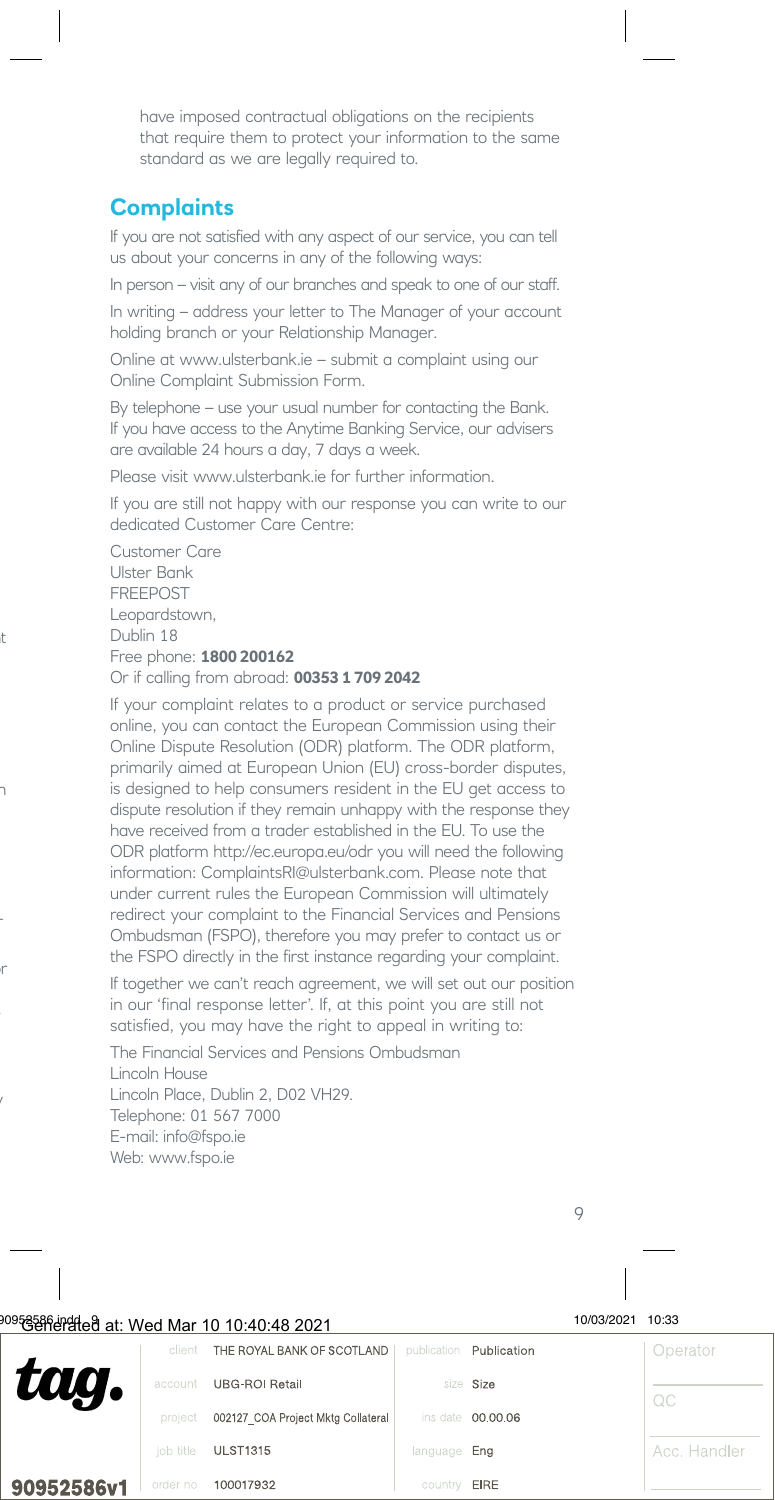If your complaint relates directly to the product you have rather than the service we provide, you'll find out how to complain in the product literature.

Registered Office:

Ulster Bank Group Centre Ulster Bank Head Office, Block B, Central Park, Leopardstown, Dublin 18, D18 N153

Visit our website at www.ulsterbank.ie Telephone: +353 1 608 4000

# **Terms of Business**

#### **Ulster Bank Ireland DAC**

Product Producer

This information is correct as at 21 February 2021.

Ulster Bank Ireland DAC acts as an insurance intermediary for the product producers listed below, and may receive remuneration in respect of the service we provide.

The remuneration may be in the form of commission; we may also benefit from profit share agreements. This remuneration may be attributable to the level of business introduced by the intermediary to the respective product producer. Details of this remuneration are available on request.

Ulster Bank Ireland DAC receives a standard commission level of 20.70% of Home Insurance and 7.5% of Car insurance premiums that we transact with Aviva Insurance Ireland DAC. We may also benefit from profit share arrangements for home insurance; the maximum level of payment under the profit share arrangement is 5% of the total gross written premium of the book

- MAPFRE ASSISTANCE Agency Ireland, Assist House, 22-26 Prospect Hill, Galway
- U K Insurance Limited, trading as U K Insurance (Irish Branch), 5th Floor, Beaux Lane House, Mercer Street Lower, Dublin 2, Ireland D02 DH60
- Aviva Insurance Ireland DAC, One Park Place, Hatch Street, Dublin 2
- Homecare Insurance Limited, P.O. Box 3899, Dublin 1
- Lloyds of London, 1 Lime Street, London EC3M 7HA, United Kingdom
- Chartis Insurance Ireland Limited, Chartis House Merrion Road, Dublin 4
- Card Protection Plan Limited, Holgate Park, York YO26 4GA
- Inter Partner Assistance (IPA), 10/11 Mary Street, Dublin 1, Ireland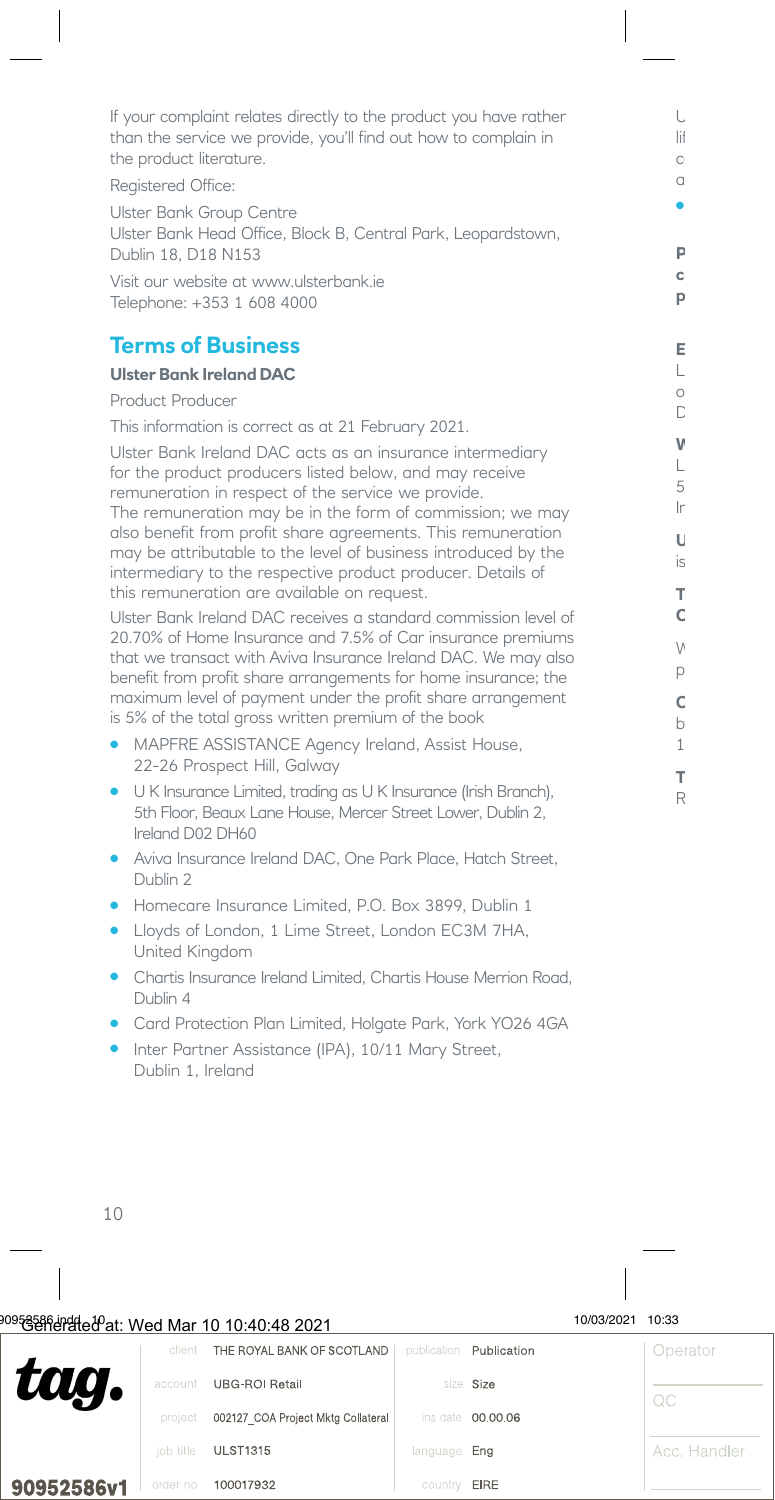Ulster Bank Ireland DAC is tied to Irish Life Assurance plc. for life insurance plans (including life assurance, specified illness cover, income protection, savings, investments, pension plans) and and Personal Retirement Savings Accounts (PRSAs).

● Irish Life Assurance plc, Irish Life Centre, Lower Abbey Street, Dublin 1.

#### **Please note the following relates to insurance products connected to our ufirst, ufirstgold and ufirst Private packaged account range.**

**European Travel Insurance** is underwritten by U K Insurance Limited trading as U K Insurance (Irish Branch). Registered office: 5th Floor, Beaux Lane House, Mercer Street Lower, Dublin 2, Ireland D02 DH60. Registered in Ireland No 908956.

**Worldwide Travel Insurance** is underwritten by U K Insurance Limited trading as U K Insurance (Irish Branch). Registered office: 5th Floor, Beaux Lane House, Mercer Street Lower, Dublin 2, Ireland D02 DH60. Registered in Ireland No 908956.

**U K Insurance Limited**, trading as U K Insurance (Irish Branch), is regulated by the Central Bank of Ireland.

#### **The following relate to insurance products connected to our One Card & Purchasing Card products.**

We do not provide advice on these products and they are provided exclusively by the underwriters detailed below.

**Corporate Liability Waiver** cover is provided and underwritten by JLT Specialty Ltd Registered office: The St Botolph Building, 138 Houndsditch, London EC3A 7AW

**Travel Insurance** is provided and underwritten by Chubb Registered Office: PO Box 682, Winchester SO23 5AG